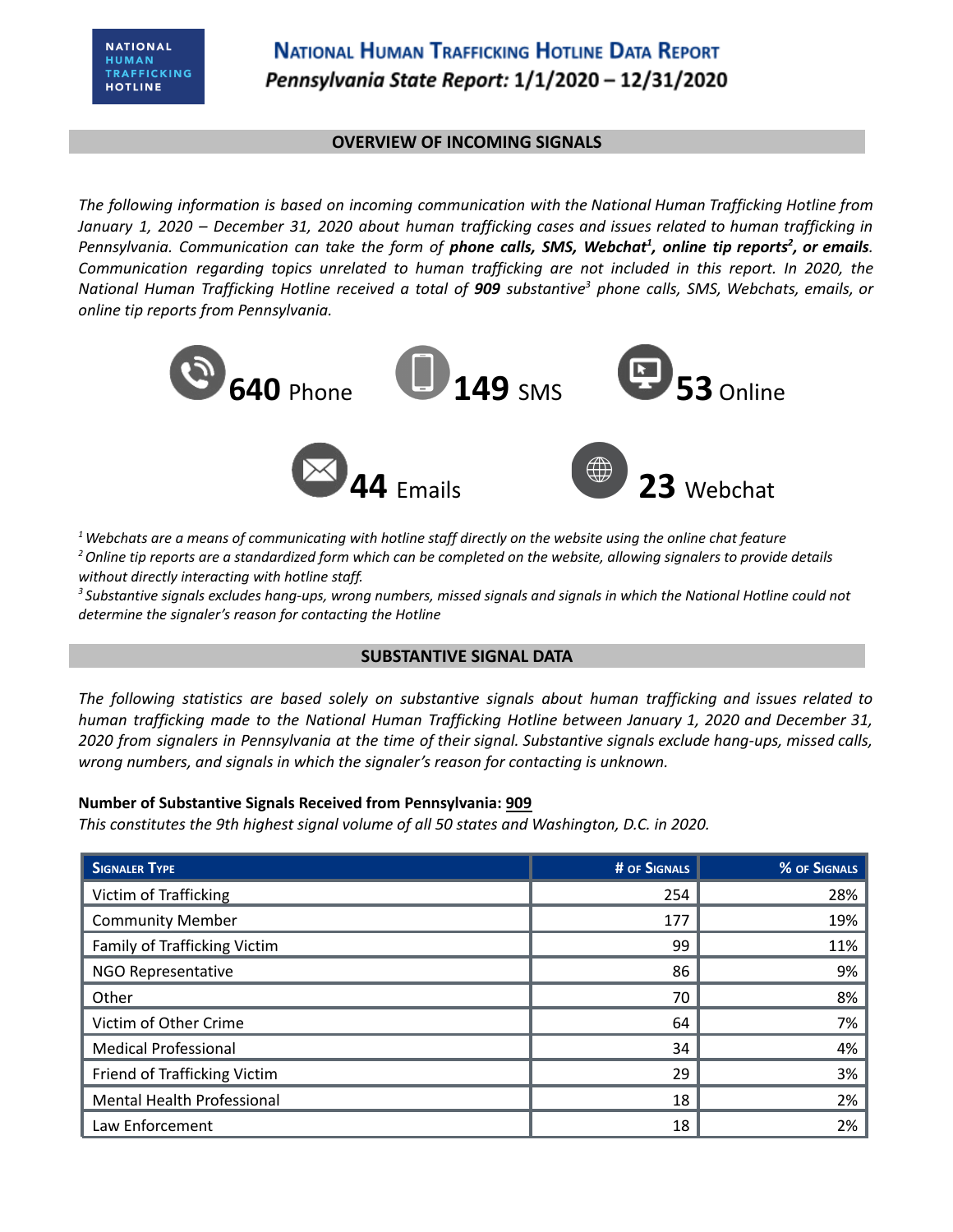# **NATIONAL HUMAN TRAFFICKING HOTLINE DATA REPORT** Pennsylvania State Report: 1/1/2020 - 12/31/2020

| Not Specified                                               | 18  | 2% |
|-------------------------------------------------------------|-----|----|
| <b>Government Official</b>                                  | 13  | 1% |
| Acquaintance of Trafficker                                  | 8   | 1% |
| Victim of Labor Exploitation                                | 6   | 1% |
| Legal Professional                                          | 4   | 0% |
| Student                                                     |     | 0% |
| Caller Types Referenced Fewer than Three Times <sup>1</sup> | 8   | 1% |
| TOTAL # OF SUBSTANTIVE SIGNALS                              | 909 |    |

 $1$ To protect the identity of the people we serve, the National Human Trafficking Hotline does not disclose exact statistics *related to venues, industries, victim information or caller information referenced fewer than three times.*

## **DATA ABOUT HUMAN TRAFFICKING SITUATIONS**

Each request submitted to the hotline is evaluated for evidence of potential human trafficking. In Pennsylvania, a *total of 221 unique situations (incidents) of potential human trafficking were reported to the hotline.*

| PRIMARY REASON FOR CONTACTING THE NATIONAL HOTLINE | # OF SITUATIONS | % OF SITUATIONS |
|----------------------------------------------------|-----------------|-----------------|
| <b>Access Service Referrals</b>                    | 46              | 21%             |
| Report a Trafficking Tip                           | 159             | 72%             |
| <b>Request Crisis Assistance</b>                   | 16              | 7%              |
| Request General Information <sup>2</sup>           |                 | 0%              |
| TOTAL # OF SITUATIONS                              | 221             |                 |

<sup>2</sup>Requests for general information are situations in which an individual who is aware of a specific situation of potential trafficking may contact the National Human Trafficking Hotline for general information about human trafficking or to learn more about services available to trafficking victims. Requests for T&TA (Training and Technical Assistance) are situations in which service providers or law enforcement working with a victim of trafficking contact the National Hotline for technical *assistance.*

| <b>VENUE/INDUSTRY OF POTENTIAL TRAFFICKING</b>           | <b># OF SITUATIONS</b> | % OF SITUATIONS |
|----------------------------------------------------------|------------------------|-----------------|
| <b>Sex</b>                                               | 177                    | 80%             |
| Venue Not Specified                                      | 69                     | 31%             |
| <b>Illicit Massage/Spa Business</b>                      | 39                     | 18%             |
| Pornography                                              | 17                     | 8%              |
| Residence-Based Commercial Sex                           | 13                     | 6%              |
| Hotel/Motel-Based                                        | 10                     | 5%              |
| Other Venue                                              | 10                     | 5%              |
| Online Ad, Venue Unknown                                 |                        | 3%              |
| <b>Escort/Delivery Service</b>                           | 4                      | 2%              |
| Street-Based                                             | 4                      | 2%              |
| Venues Referenced in Fewer than Three Cases <sup>4</sup> | 4                      | 2%              |
| Labor                                                    | 21                     | 10%             |